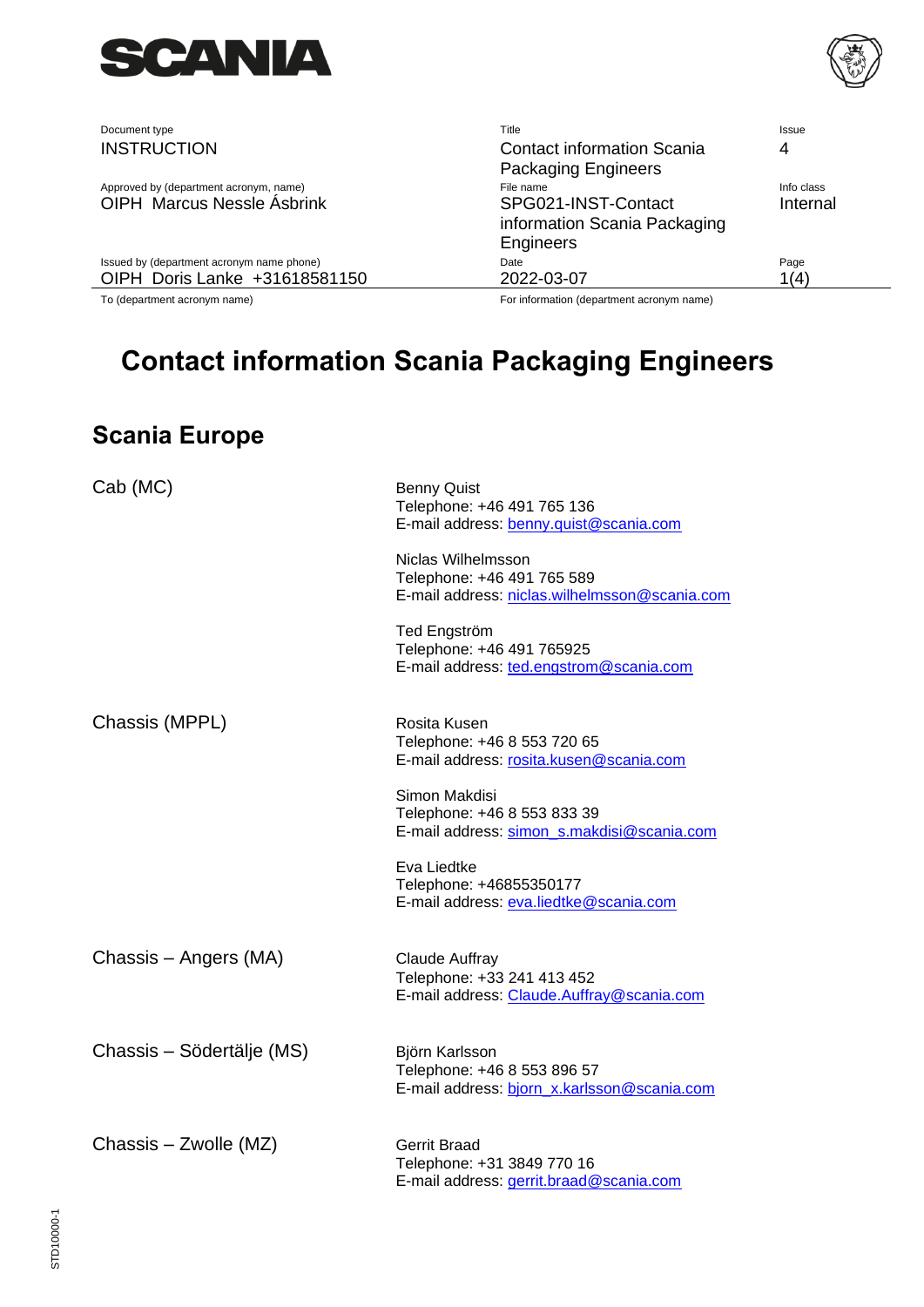



| Document type                                                               | Title                                                                                                    | Issue                  |
|-----------------------------------------------------------------------------|----------------------------------------------------------------------------------------------------------|------------------------|
| <b>INSTRUCTION</b>                                                          | <b>Contact information Scania</b><br><b>Packaging Engineers</b>                                          | 4                      |
| Approved by (department acronym, name)<br><b>OIPH Marcus Nessle Asbrink</b> | File name<br>SPG021-INST-Contact<br>information Scania Packaging<br><b>Engineers</b>                     | Info class<br>Internal |
| Issued by (department acronym name phone)<br>OIPH Doris Lanke +31618581150  | Date<br>2022-03-07                                                                                       | Page<br>2(4)           |
| Engine Machining (DM)                                                       | Fredrik Aldén Czechowski<br>Telephone: +46 8 553 815 82<br>E-mail address: fredrik.czechowski@scania.com |                        |
| Engine Production (DE)                                                      | Carl Malmgren<br>Telephone: +46 8 553 707 51<br>E-mail address: carl.malmgren@scania.com                 |                        |
|                                                                             | Mitic Predrag<br>Telephone: +46855351837<br>E-mail address: predrag.mitic@scania.com                     |                        |
| Ferruform (DL)                                                              | <b>Anders Glans</b><br>Telephone: +46 920 76707<br>E-mail address: anders.glans@ferruform.com            |                        |
| Gearbox & Axles Production (DT)                                             | Kire Rizoski<br>Telephone: +46 8 553 712 45<br>E-mail address: kire.rizoski@scania.com                   |                        |
| Gearbox & Axles Machining (DX)                                              | Daniel Tideman<br>Telephone: +46 700 878 277<br>E-mail address: daniel.tideman@scania.com                |                        |
| Production Meppel (MM)                                                      | Rémon op de Weegh<br>Telephone: +31 (0)6 285 56 351<br>E-mail address: remon.op.de.weegh@scania.com      |                        |
| Battery (ME)                                                                | <b>Felipe Flores</b><br>Telephone: +46 0736688329<br>E-mail address: felipe.flores@scania.com            |                        |
| Knock-down (KD)                                                             | Thomas ten Berge<br>Telephone: +31628312395<br>E-mail address: thomas.ten.berge@scania.com               |                        |
| <b>Bus Slupsk</b>                                                           | Zbigniew Kolski<br>Telephone: +48 692410649<br>E-mail address: zbigniew.kolski@scania.com                |                        |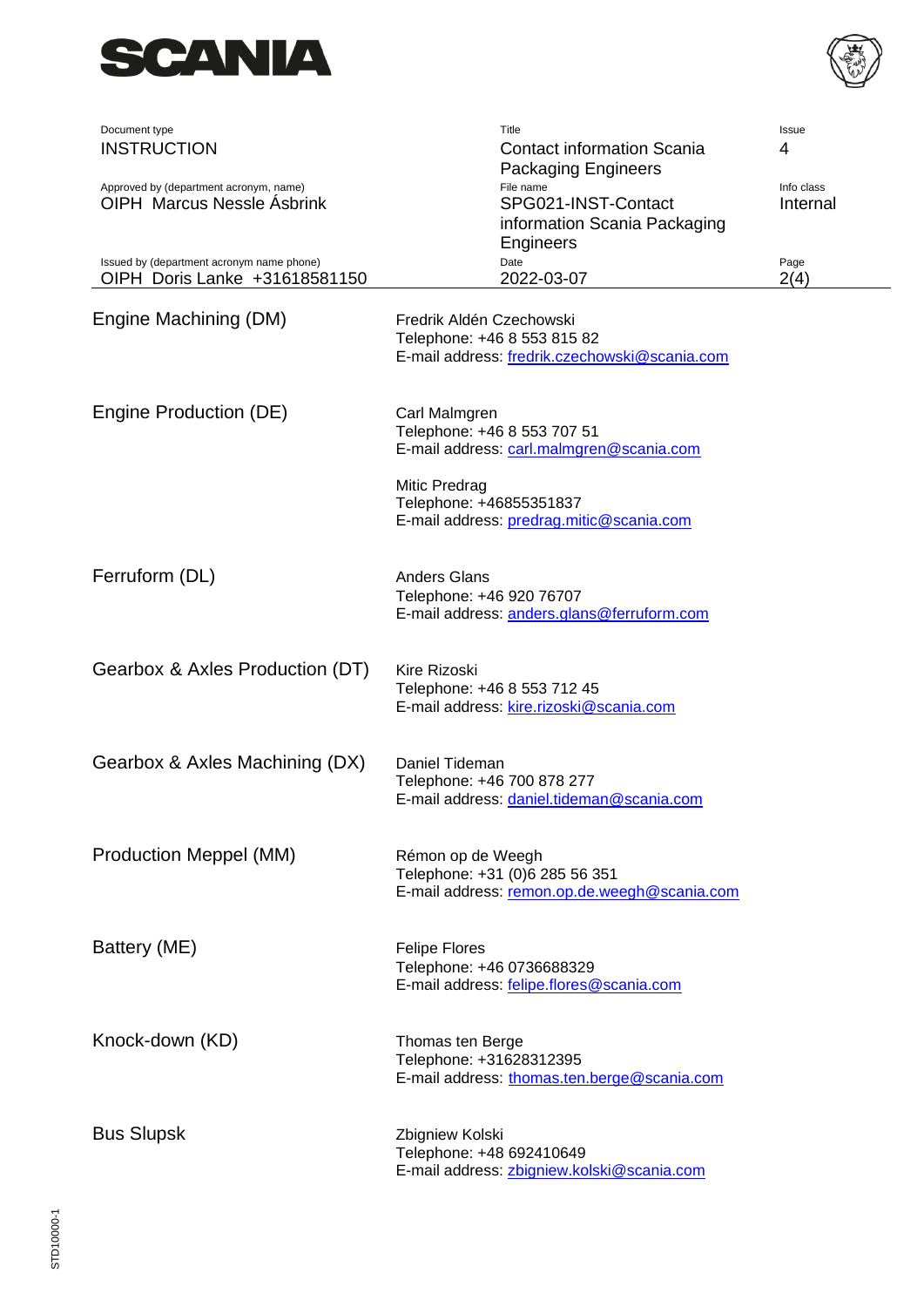



| Document type                                                               | Title                                                                                                                                                                                                                                                                                                                                                                                                                                                                                                                                                                                | Issue                  |
|-----------------------------------------------------------------------------|--------------------------------------------------------------------------------------------------------------------------------------------------------------------------------------------------------------------------------------------------------------------------------------------------------------------------------------------------------------------------------------------------------------------------------------------------------------------------------------------------------------------------------------------------------------------------------------|------------------------|
| <b>INSTRUCTION</b>                                                          | <b>Contact information Scania</b><br><b>Packaging Engineers</b>                                                                                                                                                                                                                                                                                                                                                                                                                                                                                                                      | 4                      |
| Approved by (department acronym, name)<br><b>OIPH Marcus Nessle Asbrink</b> | File name<br>SPG021-INST-Contact<br>information Scania Packaging                                                                                                                                                                                                                                                                                                                                                                                                                                                                                                                     | Info class<br>Internal |
| Issued by (department acronym name phone)<br>OIPH Doris Lanke +31618581150  | Engineers<br>Date<br>2022-03-07                                                                                                                                                                                                                                                                                                                                                                                                                                                                                                                                                      | Page<br>3(4)           |
| Scania Parts Logistics (SL)                                                 | Jordy Steyaert<br>Telephone: +32 48 50 37 575<br>E-mail address: jordy.steyaert@scania.com                                                                                                                                                                                                                                                                                                                                                                                                                                                                                           |                        |
| Scania Latin America                                                        |                                                                                                                                                                                                                                                                                                                                                                                                                                                                                                                                                                                      |                        |
| <b>Packaging Process</b>                                                    | Mirella Wandarti (ssbmwa)<br>Logistics Center Engineering - Package SLA Coordinator<br>Telephone: +55 11 4344 4236<br>E-mail address: mirella.wandarti@scania.com                                                                                                                                                                                                                                                                                                                                                                                                                    |                        |
| Axel workshop                                                               | Rodrigo Neves Miranda (ssbron)<br>Packaging Development<br>Telephone: +55 11 3190 4543<br>E-mail address: rodrigo.neves.de.miranda@scania.com                                                                                                                                                                                                                                                                                                                                                                                                                                        |                        |
| Cab workshop                                                                | Rodrigo Maravelli Siqueira (ssbsiq)<br>Packaging Development<br>Telephone: +55 11 3190 9045<br>E-mail address: rodrigo.siqueira@scania.com                                                                                                                                                                                                                                                                                                                                                                                                                                           |                        |
| Chassis workshop                                                            | Fabio Zaqueo (ssbfri)<br>Logistic Development   Packaging Group<br>Telephone: +55 11 43449559<br>Mobile: +55 11 967189476<br>E-mail address: fabio.zaqueo@scania.com<br>William Soares Lima (ssbwsm)<br>Logistics Development   Packaging Group<br>Telephone: +55 11 4344-9939<br>Mobile: +55 (11) 9.7593-4998<br>E-mail address: william.lima@scania.com<br>Arthur Mahler Gomes Dos Santos (ssbamg)<br>Logistics Development   Packaging Group<br>E-mail address:<br>arthur.mahler.gomes.dos.santos@scania.com<br>Murilo Rorato (mmup6q)<br>Logistics Development   Packaging Group |                        |
|                                                                             | Telephone: +55 11 3190-4063<br>E-mail address: murilo.rorato@scania.com                                                                                                                                                                                                                                                                                                                                                                                                                                                                                                              |                        |